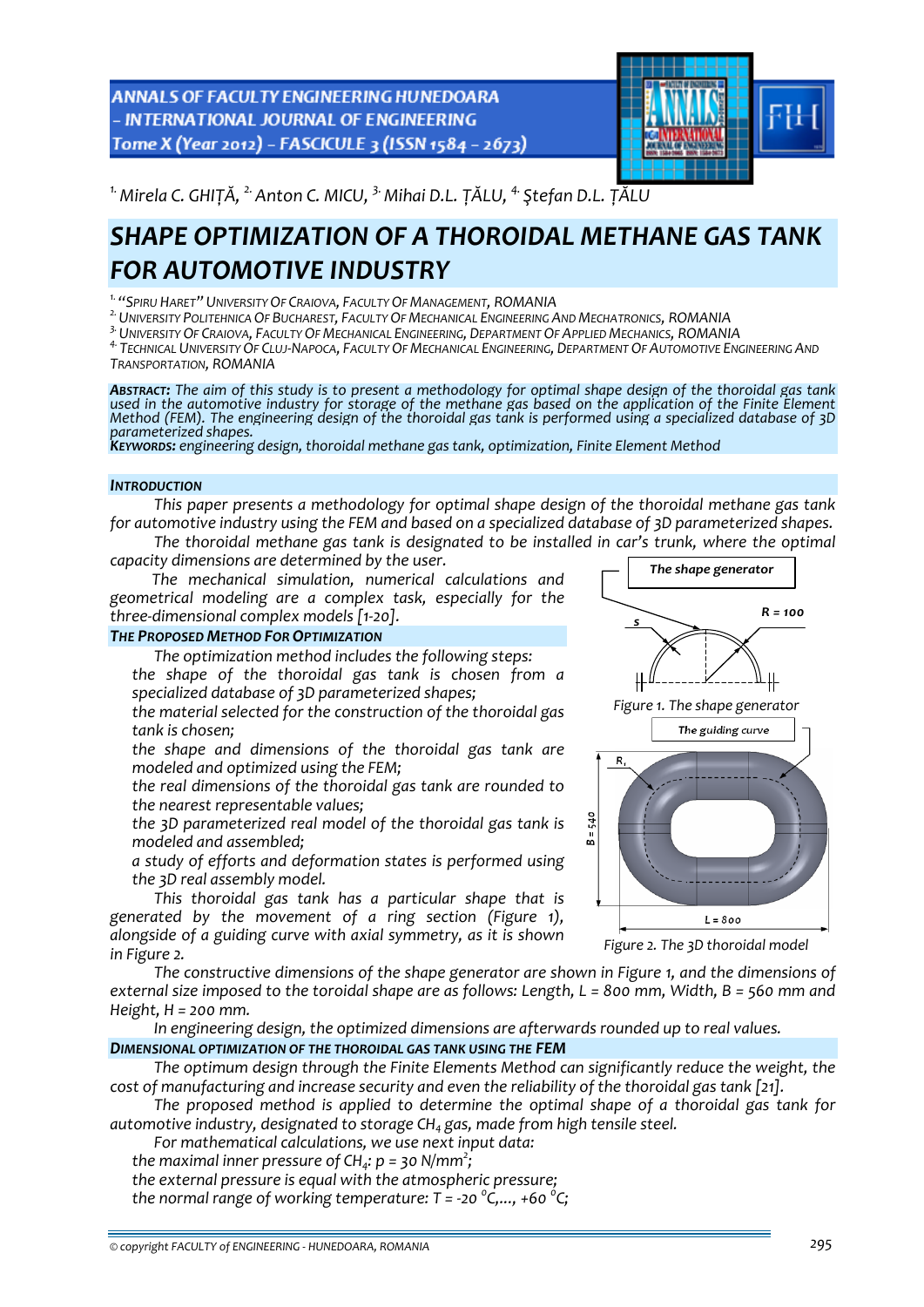*the material: high tensile steel AISI 4340 with the typical properties shown in Table 1. It offers a very good balance of strength, toughness and wear‐resistance. The typical chemical analysis for AISI 4340 is: Carbon 0.40 %; Silicon 0.25 %; Manganese 0.70 %; Nickel 1.85 %; Chromium 0.80 % and Molybdenum 0.25 %.*

*The optimization can be done on a 1/4 part of the initial model (Figure 2), to which are applied accordingly: the distributed force loads, the local material*

*The 3D modeling and the finite element analysis is obtained by applying the SolidWorks 2011 software [22]. The discretization in finite elements of the shape was made by next settings: Mesh density:/ fine/; Mesh parametric:/ curvature bashed mesh/; 2mm/2 mm/3 /1.1 /; Advanced mesh/ Jacobian points/29 points.*

*The variables within the optimization process are: the cover thickness s and radius R1.*

*Applying the SolidWorks 2011 software to the 3D model, it results* an optimal wall thickness  $s_0 = 6.48$  *mm* and *a* radius  $R_1 =$ *n*<sub>99.82</sub> *mm.* Consequently, the resultant effort von Mises is  $\sigma_0$  = *709.87 N/mm<sup>2</sup> , corresponding for a temperature T = ‐20 <sup>0</sup> C.*



*Figure 3. The spatial von Mises distribution*



*deformation distribution*

*The variation laws of* <sup>σ</sup>*r(T) and ur(T), as functions of temperature, are obtained by interpolation with the least‐squares method, as:*

$$
\sigma_r(T) = 667.8765 - 1.879566 \cdot T + 0.0171747 \cdot T^2 + 0.00001963198 \cdot T^3 \tag{1}
$$

 $u_r(T) = 0.37421 + 3.423 \cdot 10^{-4} \cdot T + 0.495418 \cdot 10^{-6} \cdot T^2 + 0.158249 \cdot 10^{-8} \cdot T^3$  (2) *with the corresponding graphical representations from Figure 5 and Figure 6.*

580 600 620  $E_{640}$  $\frac{1}{5}$  660 680 700 720 -20 -10 0 10 20 30 40 50 60 **T[C]** σ **[N/m m 2]** 0.35 0.355 0.36 0.365 0.37 0.375 **u [m m ]** 0.38 0.385 0.39 0.395 0.4 -20 -10 0 10 20 30 40 50 60 **T[C]** *Figure 5.* <sup>σ</sup>*r(T) Figure 6. ur(T)*

*Table1: The typical material properties of AISI 4340*

| Characteristics                            | Symbol                    | Units of<br>measurement | Value                |
|--------------------------------------------|---------------------------|-------------------------|----------------------|
| Longitudinal modulus of<br>elasticity      | F                         | $/N/mm^2$               | 205000               |
| <b>Shear Modulus</b>                       |                           | $N/mm^2$                | 8000                 |
| Density                                    |                           | /kg/m'                  | 7850                 |
| Elongation unit load                       | $\sigma_{t}$              | /N/mm <sup>2</sup>      | 1110                 |
| Admissible unit load                       | $\sigma_a$                | /N/mm²                  | 710                  |
| Coefficient of linear thermal<br>expansion | $\alpha$                  | $\Pi^{\circ}$ K $I$     | $1.23 \cdot 10^{-5}$ |
| Coefficient of thermal<br>conductivity     | λ                         | /N/(m K)                | 44.5                 |
| Specific heat capacity                     | $\mathsf{C}_{\mathsf{n}}$ | /J/(kg·K)               | 475                  |

*connections and the conditions of symmetry on the contour.*

 *Table 2: The results obtained by applying the SolidWorks 2011 software to the 3D model*

| No.            | $T \sqrt[6]{C}$ | $\sigma_{\rm r}$ | $u_r$ /mm / |
|----------------|-----------------|------------------|-------------|
|                | $-20$           | 709.126          | 0.36755     |
| $\overline{2}$ | -10             | 689.677          | 0.37084     |
| ₹              | O               | 670.619          | 0.37421     |
| 4              | 10              | 651.842          | 0.37767     |
|                | 20              | 633.483          | 0.38127     |
| 6              | 30              | 629.871          | 0.38498     |
|                | 40              | 636.507          | 0.38882     |
| 8              | 50              | 643.988          | 0.39272     |
| q              | 60              | 657.141          | 0.39689     |

*The real wall thickness*  $s_r = 6.5$  *mm and radius R1 = 200 mm are rounded to the nearest representable values. The spatial von Mises distribution (Figure 3) and the spatial linear deformation distribution (Figure 4), as functions of temperature field, are based on values from Table 2.*